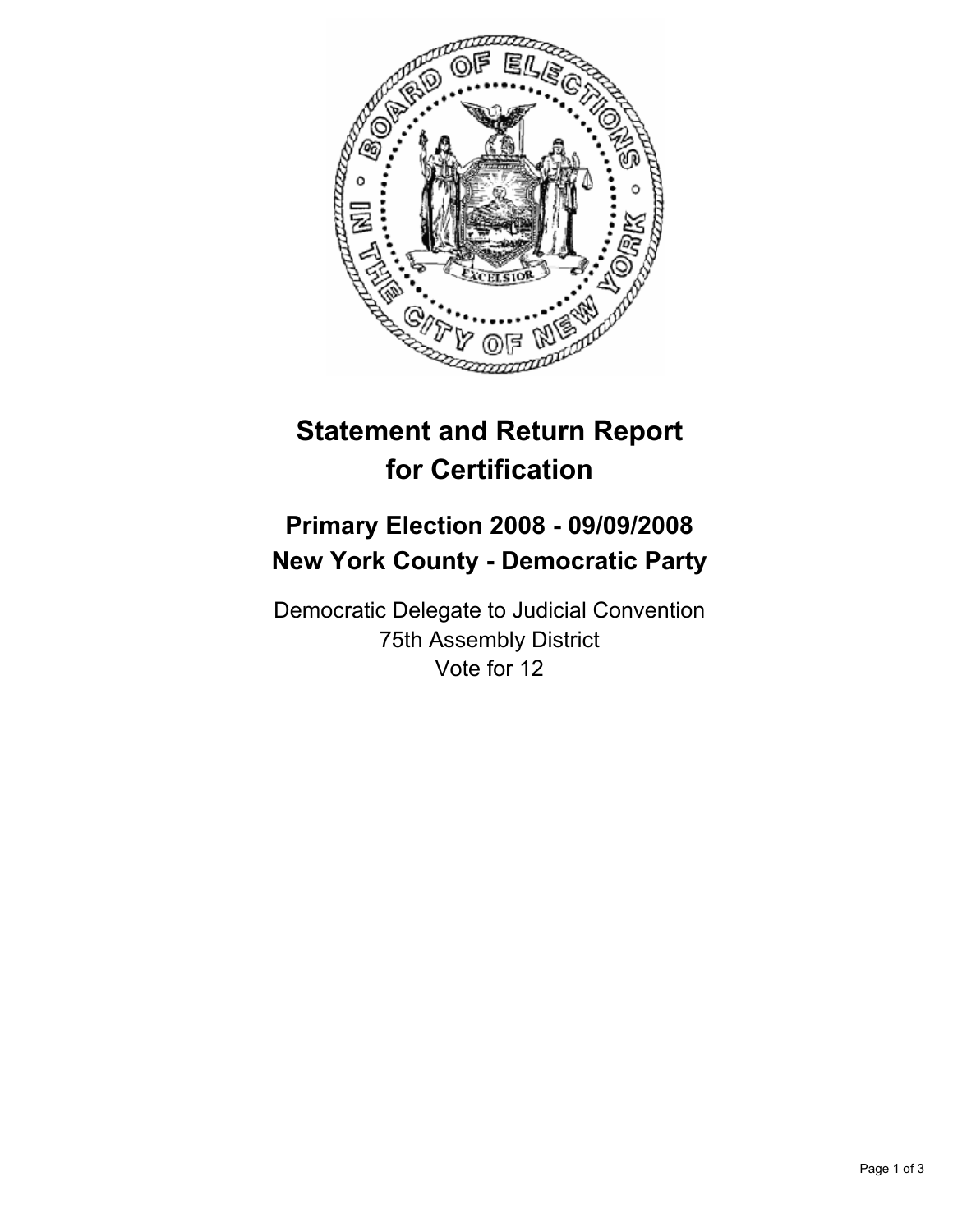

## **Assembly District 75**

| 142<br>194<br>1.689<br>1,553<br>1,481<br>1,392<br>1,390<br>1,508<br>1,294<br>1,270<br>1,331<br>1.287<br>1,203<br>986<br>1,552<br>1,567<br>1,563<br>1,518<br>1,395<br>1,233<br>1,203<br>1,319<br>1,379<br>1,220<br>1,341<br>1,379<br>33,053 | <b>EMERGENCY</b>          | 52 |
|--------------------------------------------------------------------------------------------------------------------------------------------------------------------------------------------------------------------------------------------|---------------------------|----|
|                                                                                                                                                                                                                                            | ABSENTEE/MILITARY         |    |
|                                                                                                                                                                                                                                            | <b>AFFIDAVIT</b>          |    |
|                                                                                                                                                                                                                                            | SYLVIA SCHWARTZ           |    |
|                                                                                                                                                                                                                                            | <b>MOLLY KATZ</b>         |    |
|                                                                                                                                                                                                                                            | <b>GOLDIE GOLD</b>        |    |
|                                                                                                                                                                                                                                            | <b>PATRICIA WALD</b>      |    |
|                                                                                                                                                                                                                                            | <b>FRIEDA KOWANSKY</b>    |    |
|                                                                                                                                                                                                                                            | <b>RUTH SHAPIRO</b>       |    |
|                                                                                                                                                                                                                                            | <b>BRIDGET O ROBINSON</b> |    |
|                                                                                                                                                                                                                                            | <b>EDITH F COLLINS</b>    |    |
|                                                                                                                                                                                                                                            | DOROTHEA SCHOENFELD       |    |
|                                                                                                                                                                                                                                            | <b>VELMA M HILL</b>       |    |
|                                                                                                                                                                                                                                            | <b>ESTHER MELAMED</b>     |    |
|                                                                                                                                                                                                                                            | <b>ROBERT S SIKORSKI</b>  |    |
|                                                                                                                                                                                                                                            | <b>JOSEPH F WALSH</b>     |    |
|                                                                                                                                                                                                                                            | <b>LYNN R KOTLER</b>      |    |
|                                                                                                                                                                                                                                            | <b>MARY A DE'ELIA</b>     |    |
|                                                                                                                                                                                                                                            | <b>MAE DORIS CORRIGAN</b> |    |
|                                                                                                                                                                                                                                            | LUCILLE R OGNIBENE        |    |
|                                                                                                                                                                                                                                            | PAUL J GRONCKI            |    |
|                                                                                                                                                                                                                                            | <b>JOSEPH REIGADAS</b>    |    |
|                                                                                                                                                                                                                                            | <b>DAVID A CARAWAY</b>    |    |
|                                                                                                                                                                                                                                            | <b>THOMAS MCMANUS</b>     |    |
|                                                                                                                                                                                                                                            | <b>MAARTEN DEKADT</b>     |    |
|                                                                                                                                                                                                                                            | <b>LUCAS A FERRARA</b>    |    |
|                                                                                                                                                                                                                                            | <b>JUDY RICHHEIMER</b>    |    |
|                                                                                                                                                                                                                                            | <b>Total Votes</b>        |    |